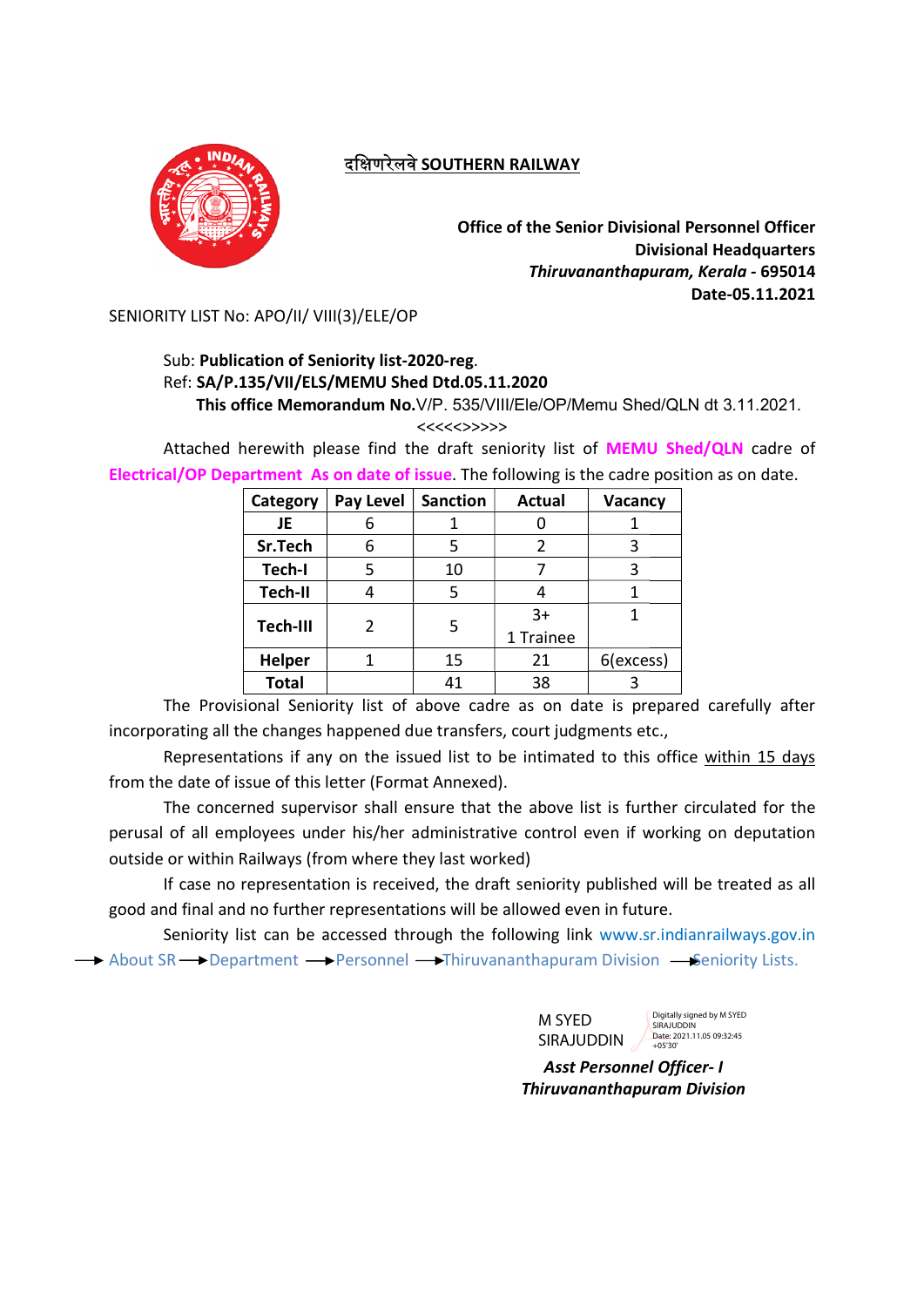Encl:Proforma for representation is enclosed herewith.

#### SOUTHERN RAILWAY: THIRUVANANTHAPURAM DIVISION

To,

APO-I/TVC

### Sub: Request for correction is seniority list published

SENIORITY LIST NO: \_\_\_\_\_\_\_\_\_\_\_\_\_\_ DEPARTMENT: \_\_\_\_\_\_\_\_\_\_\_\_\_\_\_

EMP NUMBER: \_\_\_\_\_\_\_\_\_\_\_\_\_\_\_\_\_\_\_\_ NAME: \_\_\_\_\_\_\_\_\_\_\_\_\_\_\_\_\_\_\_\_\_\_

DESIGNATION/STATION: \_\_\_\_\_\_\_\_\_\_\_\_\_\_\_\_\_\_\_\_\_ MOB NO: \_\_\_\_\_\_\_\_\_\_\_\_\_\_\_\_\_\_

| SI.No | <b>Description</b>                     | Whether<br><b>Correction</b><br>required<br>(put YES/NO) | <b>Correction to be done &amp; Reason</b> |
|-------|----------------------------------------|----------------------------------------------------------|-------------------------------------------|
| 1.    | <b>Seniority position</b>              |                                                          |                                           |
| 2.    | <b>Date of Appointment</b>             |                                                          |                                           |
| 3.    | Date of Entry into Grade               |                                                          |                                           |
| 4.    | Any Other like<br><b>Community etc</b> |                                                          |                                           |

Specify documentary proof in support of the above claim if any attached

- 1.
- 2.

3.

4.

## Signature of the employee

 Name of the supervisory official: Signature: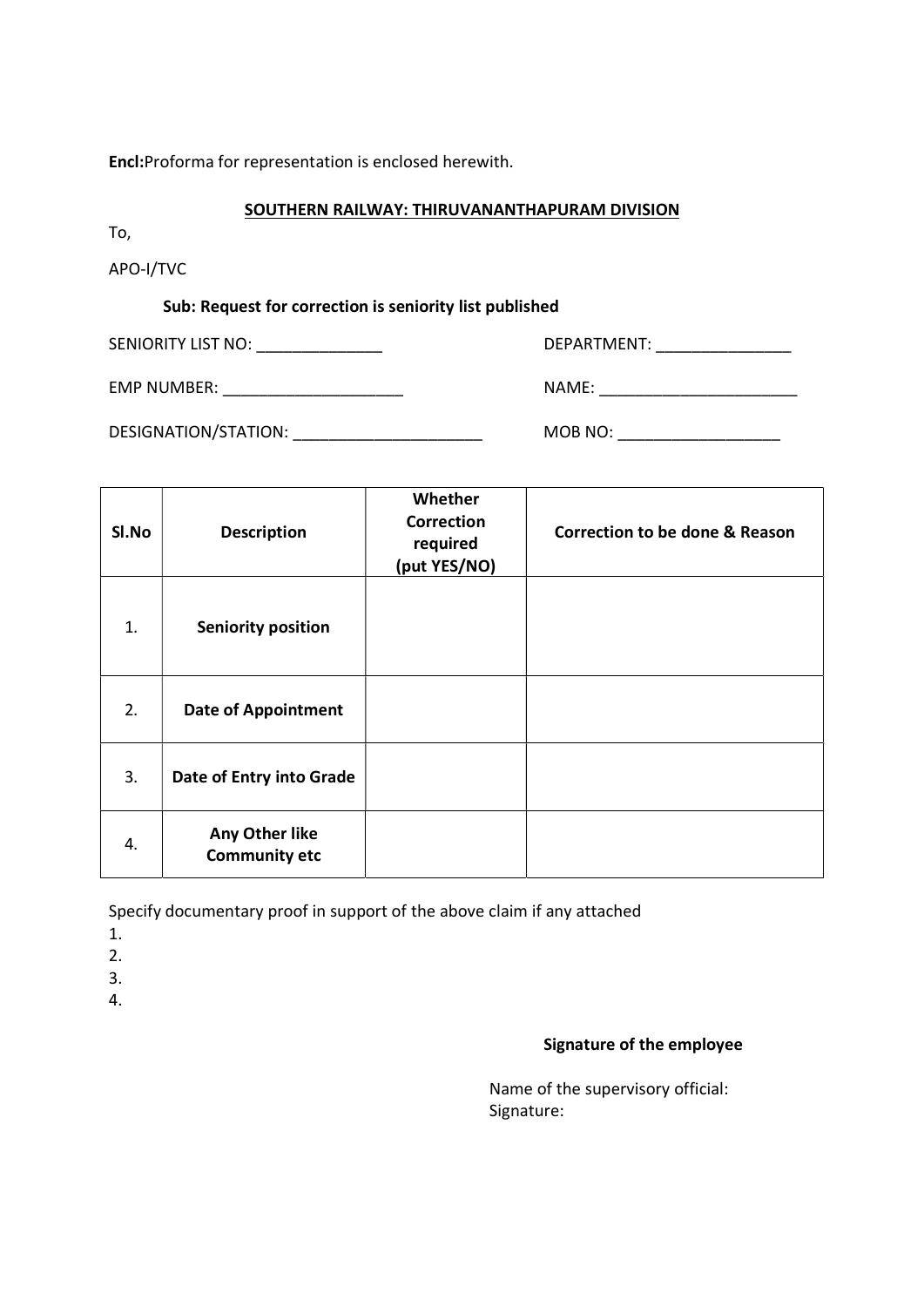| <b>SR</b><br><b>NO</b> | PF NO    | <b>NAME</b>             | <b>DESIGNATION</b>      | <b>COMM</b> | <b>POSTED</b><br>AT | <b>DOB</b> | <b>DOA</b>           | <b>DOE</b> | <b>REMARKS</b> |  |  |
|------------------------|----------|-------------------------|-------------------------|-------------|---------------------|------------|----------------------|------------|----------------|--|--|
|                        | Sr. Tech |                         |                         |             |                     |            |                      |            |                |  |  |
| -1                     | 13592658 | GovindanNampoot<br>hiri | SR.TECH/MEMU/QLN        | <b>UR</b>   | MEMU/Q<br><b>LN</b> | 23.05.64   | 15.01.90<br>15.07.90 | 01.11.13   |                |  |  |
| $\overline{2}$         | 5704523  | <b>B.Suraj Kumar</b>    | <b>SR.TECH/MEMU/QLN</b> | <b>UR</b>   | <b>MEMU/QLN</b>     | 21.01.73   | 20.03.98<br>01.06.99 | 01.11.13   |                |  |  |
|                        |          |                         |                         |             |                     |            |                      |            |                |  |  |
|                        |          |                         |                         | Tech-I      |                     |            |                      |            |                |  |  |
| -1                     | 5705010  | P.Daniel                | <b>TECH-I/MEMU/QLN</b>  | <b>UR</b>   | <b>MEMU/QLN</b>     | 30.05.74   | 30.12.99<br>23.10.00 | 05.11.04   |                |  |  |
| $\overline{2}$         | 5704868  | V.GireeshVijayan        | <b>TECH-I/MEMU/QLN</b>  | <b>UR</b>   | <b>MEMU/QLN</b>     | 17.04.78   | 27.12.99<br>23.10.00 | 04.06.05   |                |  |  |
| 3                      | 5705678  | G.Premakumar            | <b>TECH-I/MEMU/QLN</b>  | <b>UR</b>   | <b>MEMU/QLN</b>     | 31.05.69   | 21.11.00<br>09.07.01 | 16.03.06   |                |  |  |
| 4                      | 5705757  | R.Vinodkumar            | <b>TECH-I/MEMU/QLN</b>  | <b>SC</b>   | <b>MEMU/QLN</b>     | 20.05.71   | 21.11.00<br>09.07.01 | 16.03.06   |                |  |  |
| 5                      | 5705824  | SanuSuseelan            | <b>TECH-I/MEMU/QLN</b>  | <b>UR</b>   | <b>MEMU/QLN</b>     | 20.05.76   | 21.11.00<br>09.07.01 | 04.12.06   |                |  |  |
| 6                      | 2552840  | S.Gireesh Kumar         | <b>TECH-I/MEMU/QLN</b>  | <b>UR</b>   | <b>MEMU/QLN</b>     | 10.05.76   | 30.12.00<br>20.08.01 | 02.12.06   |                |  |  |
| 7                      | 61210730 | Ragesh M.               | Tech-I/ELS/ED           | <b>SC</b>   | <b>MEMU/QLN</b>     | 06.02.88   | 19.04.12<br>19.12.12 | 24.12.20   |                |  |  |
|                        |          |                         |                         |             |                     |            |                      |            |                |  |  |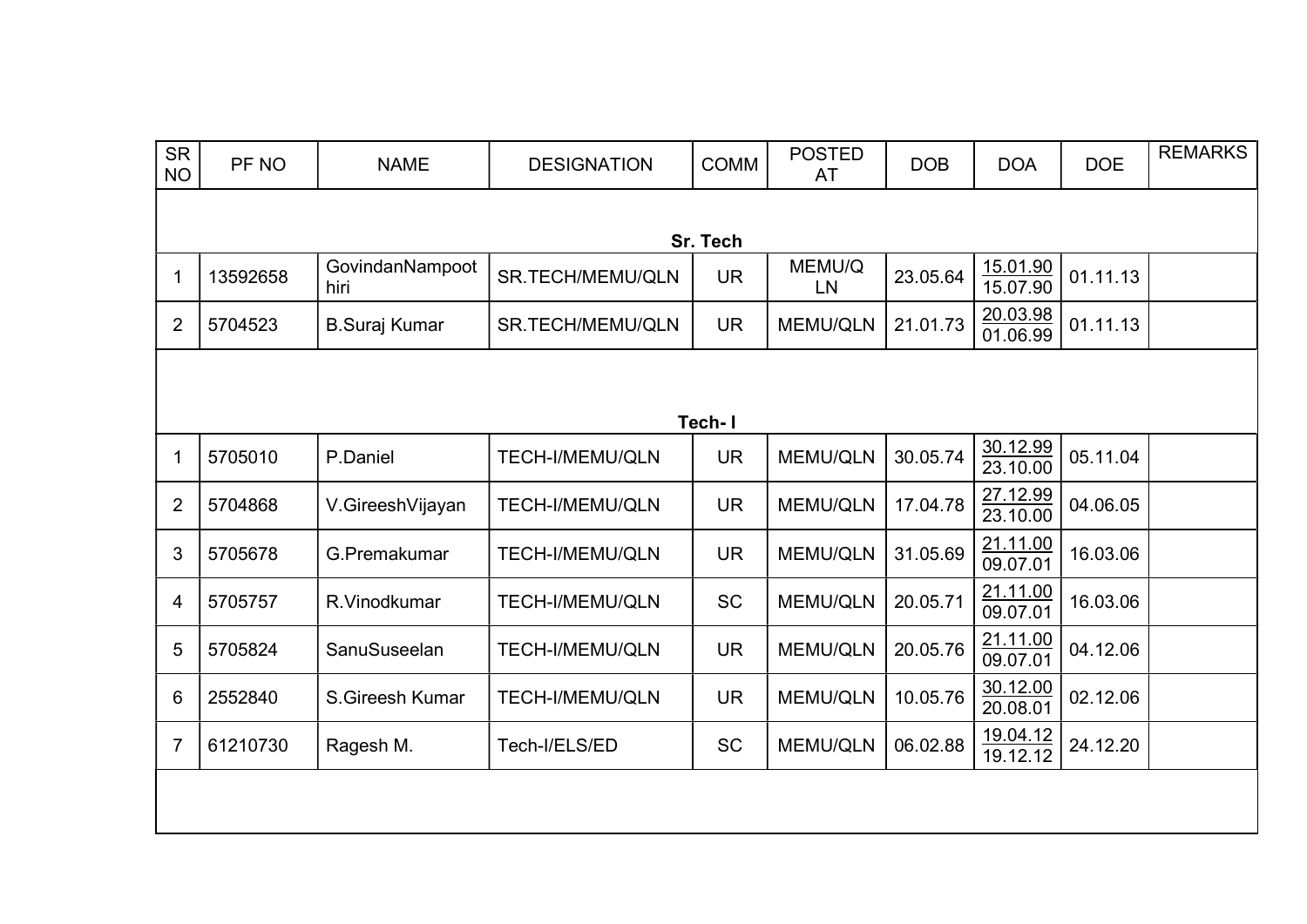| <b>Tech-II</b>           |             |                                    |                           |                 |                 |          |                      |          |                   |  |
|--------------------------|-------------|------------------------------------|---------------------------|-----------------|-----------------|----------|----------------------|----------|-------------------|--|
| 1                        | 5706051     | R.Renjith Kumar                    | <b>TECH-II/MEMU/QLN</b>   | <b>UR</b>       | <b>MEMU/QLN</b> | 06.04.74 | 27.02.01<br>11.10.01 | 03.11.04 |                   |  |
| $\overline{2}$           | 5706014     | <b>B.Sreekumar</b>                 | <b>TECH-II/MEMU/QLN</b>   | <b>UR</b>       | <b>MEMU/QLN</b> | 25.04.74 | 09.02.01<br>11.10.01 | 08.11.04 |                   |  |
| 3                        | 5706142     | Bindhu S.R.                        | Tech-II/TS/TVC            | <b>OBC</b>      | <b>MEMU/QLN</b> | 02.05.70 | 27.02.01<br>11.10.01 | 03.11.04 |                   |  |
| 4                        | 50600084    | BalakrishnanNair.<br>V             | Tech-II/TS/TVC            | <b>UR</b>       | <b>MEMU/QLN</b> | 24.04.64 | 06.04.05<br>15.11.05 | 16.11.07 |                   |  |
|                          |             |                                    |                           |                 |                 |          |                      |          |                   |  |
|                          |             |                                    |                           | <b>Tech-III</b> |                 |          |                      |          |                   |  |
| 1                        | 50600023    | <b>Mahesh Kumar</b><br>Nampoothiri | <b>TECH-III/MEMU/QLN</b>  | <b>UR</b>       | <b>MEMU/QLN</b> | 31.05.83 | 29.03.05             | 15.11.05 |                   |  |
| $\overline{2}$           | 50602664    | <b>B.Sajan</b>                     | TECH-III/MEMU/QLN         | <b>UR</b>       | <b>MEMU/QLN</b> | 28.05.73 | 08.07.05<br>13.02.06 | 13.02.06 |                   |  |
| 3                        | 61210560    | Renjith.R                          | <b>TECH-III/MEMU/QLN</b>  | <b>UR</b>       | <b>MEMU/QLN</b> | 22.05.86 | 19.04.12<br>19.12.12 | 19.12.12 |                   |  |
| <b>Tech-III(Trainee)</b> |             |                                    |                           |                 |                 |          |                      |          |                   |  |
| 1                        |             | Sujesh.S                           | App.TECH-III/MEMU<br>/QLN | <b>UR</b>       | <b>MEMU/QLN</b> | 24.04.92 | 04.09.21             | 04.09.21 | Under<br>Training |  |
| <b>Assistant(Helper)</b> |             |                                    |                           |                 |                 |          |                      |          |                   |  |
|                          | 16412F48781 | Asarani R.K.                       | HELPER/MEMU/QLN           | <b>UR</b>       | <b>MEMU/QLN</b> | 20.05.80 | 14.03.12             | 14.03.12 |                   |  |
| $\overline{2}$           | 16412F48780 | Ganesan.C                          | HELPER/MEMU/QLN           | <b>SC</b>       | <b>MEMU/QLN</b> | 21.01.84 | 14.03.12             | 14.03.12 |                   |  |
| 3                        | 16412F26355 | SiprianLugun                       | HELPER/MEMU/QLN           | <b>ST</b>       | <b>MEMU/QLN</b> | 10.06.82 | 02.05.12             | 02.05.12 |                   |  |